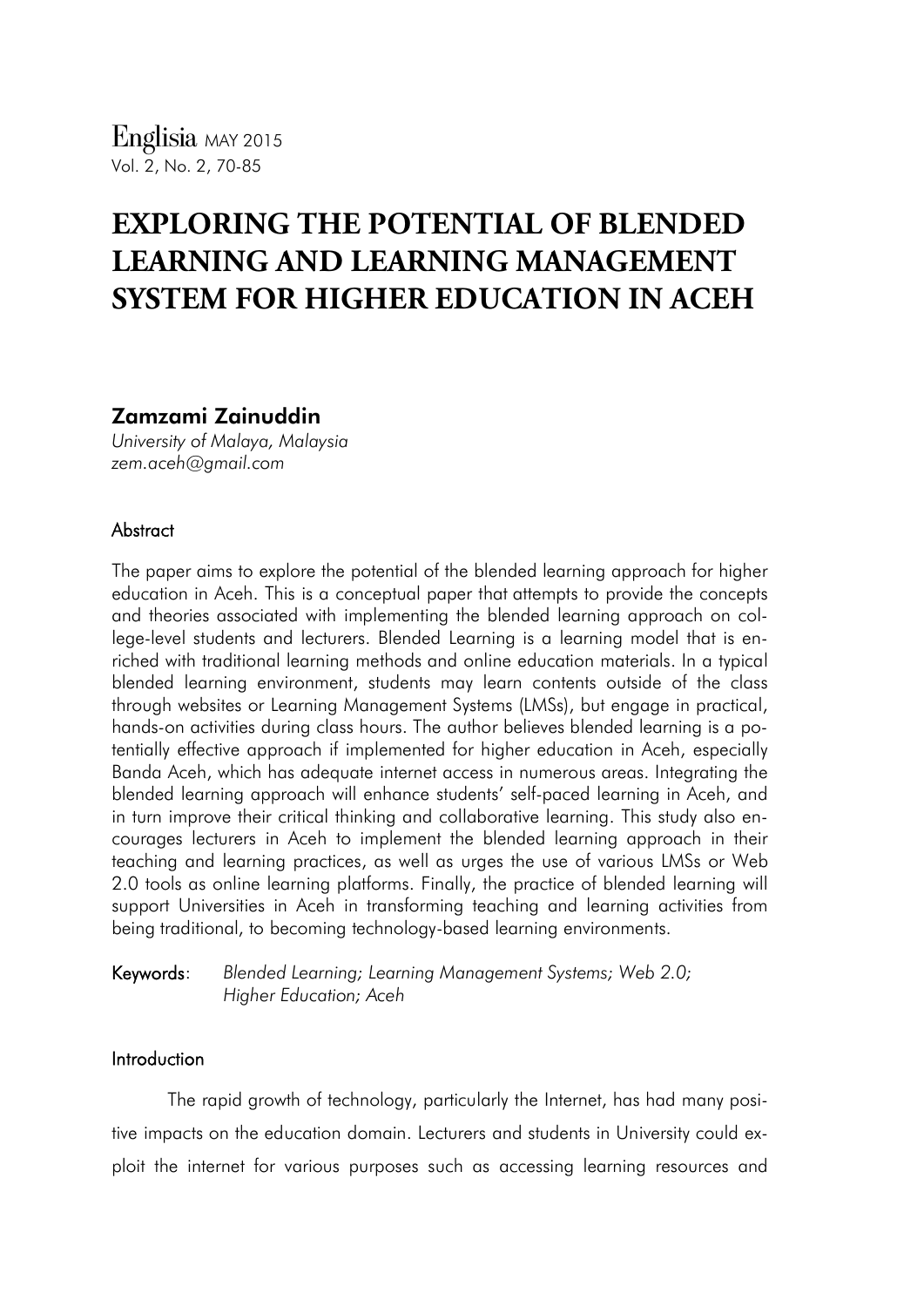interacting virtually outside class hours. It is no doubt that technology such as the Internet enables learners to be brought together for discussions or learning purposes outside class hours. Halili, Abdul Razak, and Zainuddin (2015) acknowledge that the use of technology in education may promote students' collaborative learning, problem-solving and critical thinking. Students and lecturers could also easily access learning materials anytime and anywhere through numerous websites provided freely by some institutions (Fu, 2013). Those free resources are provided on many websites that can be used as a set of instructions for active learning, and is referred to as Open Courseware or Open Educational Resources (OER). Richter and McPherson (2012) noted that Open Courseware provides free educational resources on websites, and allows everyone to access this content. Students can thus freely access and download the content, or watch free online video lessons anytime, at their own pace, and according to their needs.

With the integration of technology in education, traditional classroom activities such as lecturers' talks, homework, and exams could be transferred to websites or Learning Management Systems (LMSs) (Fu, 2013). Besides, technology plays a significant role, since the media available online facilitates communication among learners, as well as between learners and lecturers (Fisher, 2009). Moreover, it has a very important role in student-centered approaches, which instruct students to study actively and independently without always depending on lecturers as the center of knowledge (Gebre, Saroyan, & Bracewell, 2014). Therefore, there is no doubt that technology has had a great contribution in the development of education on a global scale.

Although technology has been widely used in education, it has some limitations, such as students' physical interactions and lecturers' assessments toward students' body language (Kanuka & Anderson, 2007). At the same time, traditional learning plays a contribution in face-to-face social interaction among students, and between students and lecturers during class hours (Sun, Tsai, Finger, Chen, & Yeh, 2008). Therefore, blended learning becomes an important alternative modality, which combines the conventional class-based learning with technology-based learning environments. This reduces the limitation of both learning models. In other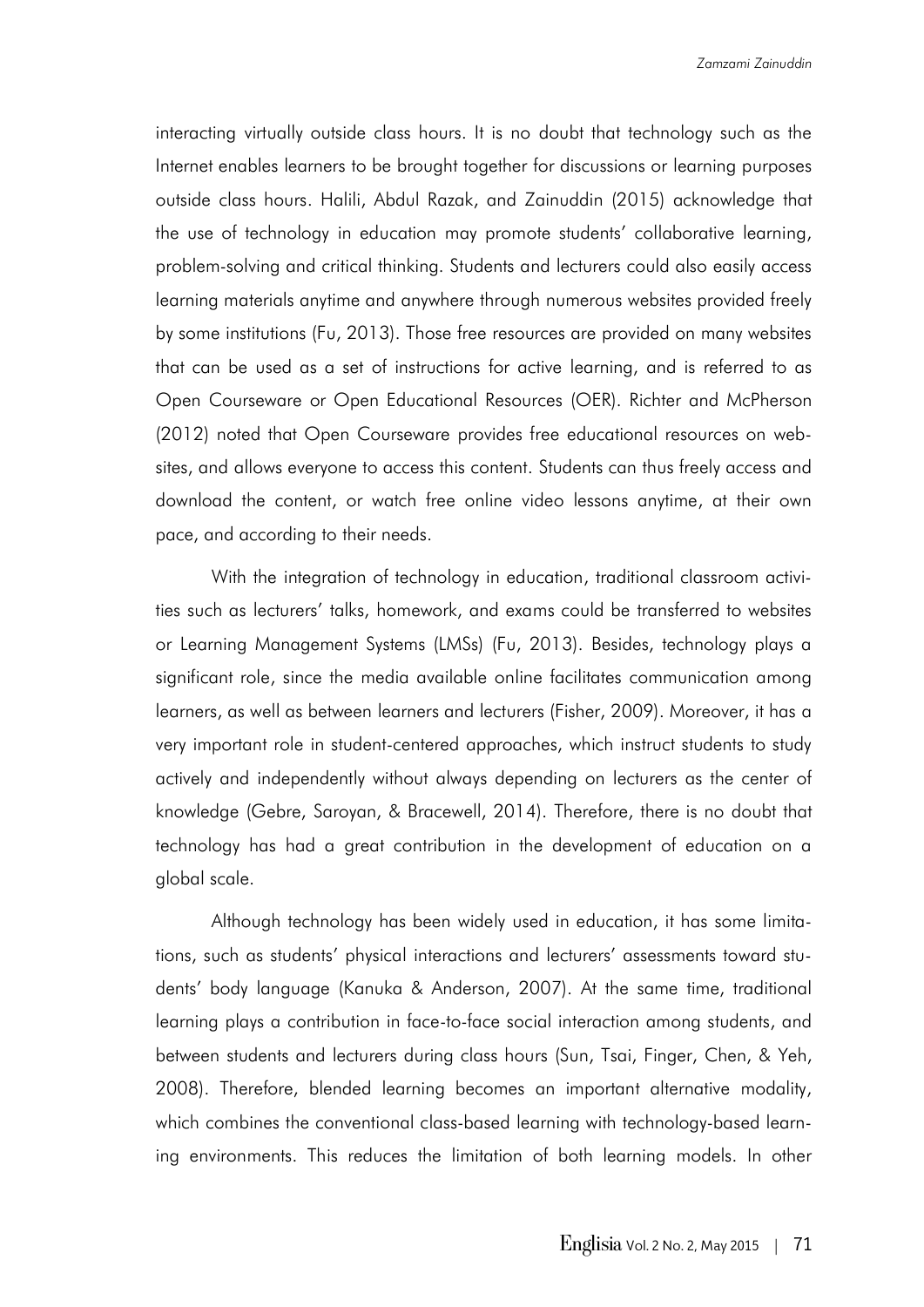words, blended learning merges both conventional and technology-based learning to exploit the benefits of both.

## Traditional Classroom Learning

Traditional classroom learning has always been traditionally practiced with physical attendance in class, the use of textbooks, and paper-based examinations. Staker and Horn (2012) noticed that traditional university courses are usually characterized as curriculum-based and lecture-based teaching where the lecturer acts as the center of knowledge. A course is organized by a curriculum provided through various materials and a number of lecture-based modules that are predetermined and sequenced. One-way lectures are commonly practiced in class, with more answers and discussions rather than problem-solving (Dalsgaard & Godsk, 2007). In other words, traditional class-based learning tends to focus on the lecturer rather than on the individual students.

Although the traditional classroom may be associated with physical face-toface interaction, and is of low cost since minimal technology is used, this classroom model has a number of problems. For example, teaching and learning activities only focus on text books and lectures, and students tend to be disengaged in active learning because they have a lack of time to express their abilities or performances in class. Traditional learning tends to produce a low level of student engagement, and students often pay less attention to subjects they learn (Carini, Kuh & Klein, 2006). Nguyen (2011) also noted that traditional class activities also focus on textbooks and lecture talks; students tend to be disengaged in their learning activity. Hence, students who are disengaged in learning will show some negative habits such as boredom, restlessness and disruptive behavior (Freeman, O'Connor, Parks, Cunningham, Hurley, Haak, & Wenderoth, 2007).

However, the evolution of technology has rapidly changed the culture of teaching and learning in education. Several emerging technologies have contributed to education such as the Internet, online learning, Computer-Assisted Learning (CAL), Web-Based Distance Learning (WBDL) and other technologies. Hence, blended learning is an alternative emerging technology which integrates the conven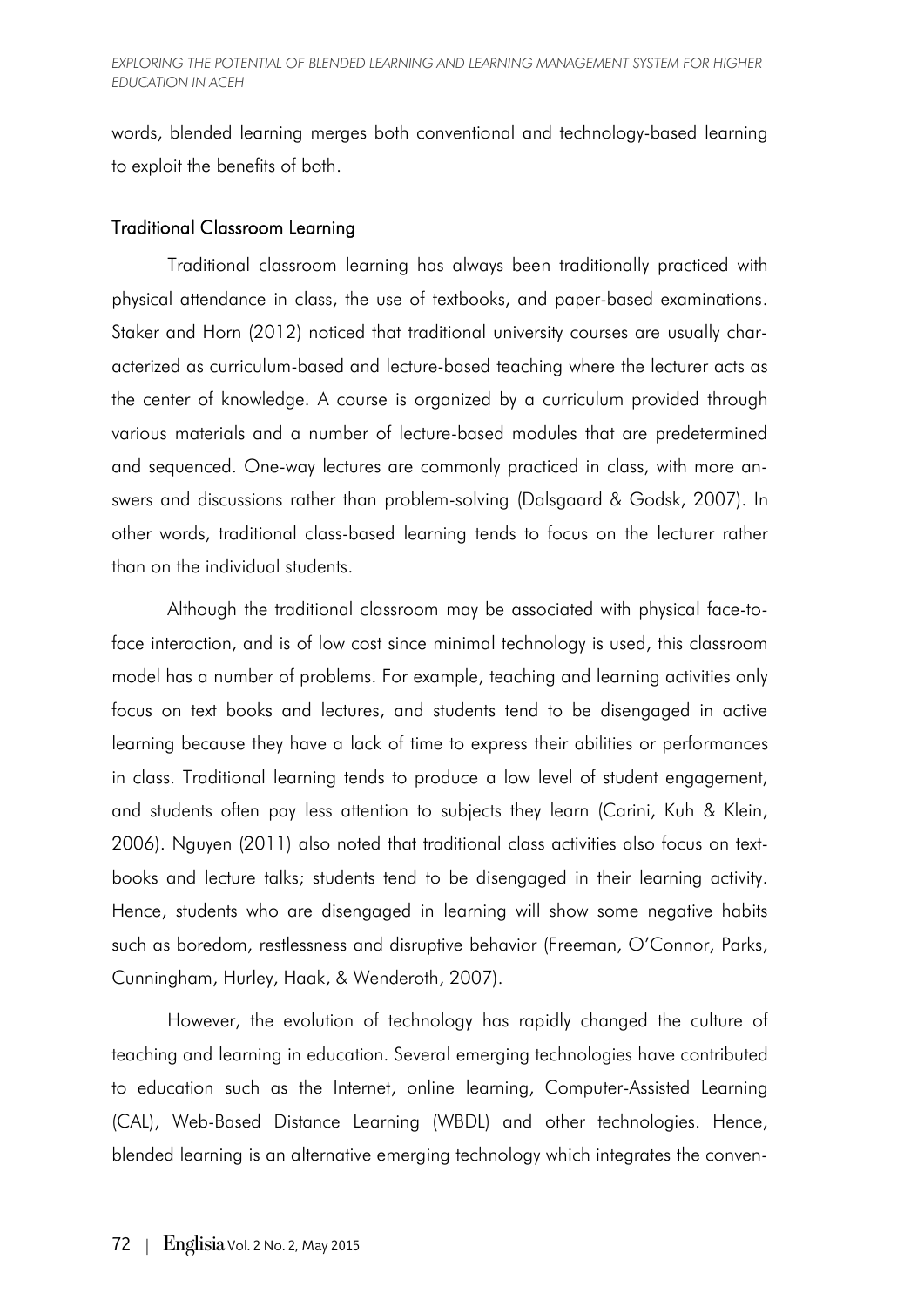tional class with technology based-learning environments. It is believed that the traditional learning approach which focuses on teachers as the center of knowledge is irrelevant in today's digital age, and should be blended with technology-based learning (Wang & Heffernan, 2010).

## Blended Learning Class

Blended learning is the integration of both conventional and modern teaching-learning processes, and has shifted the culture of teaching-learning from being lecturer-centered, to becoming student-centered. The learning activity is more active compared to lecturing in the classroom, and students are facilitated by the lecturer to be more active in solving problems independently. Mortera-Gutierrez (2005) mentioned that blended learning is the combination of multiple approaches to learning, combining several different delivery methods such as collaboration software, web-based courses or computer communication practices and traditional face-toface instructions. Poon (2014) Stated that there are numerous definitions of blended learning and the common definition is the combination of learning with physical and virtual environments. Blended learning is a general scope of the teaching-learning model.

Poon (2014) also stated that blended learning has reformed teaching and learning activities from being teacher-centered, to becoming student-centered, and thus positively impacts students' self-directed learning. Also, students and teachers have more opportunities to interact and communicate both in and out of the class. According to Ginns and Ellis (2007), blended learning has contributed in establishing strong interaction between learners and instructors, as well as among learners themselves.

Blended learning does not ignore traditional learning because it applies both face-to-face interaction in the classroom, as well as online multimedia technology outside the classroom (Halili & Zainuddin, 2015). Online learning allows learners to gain access to educational content, and engage in one-way or two-way communication with other learners and instructors through the Internet. It also provides quick, easy and flexible access to all forms of content through digital devices.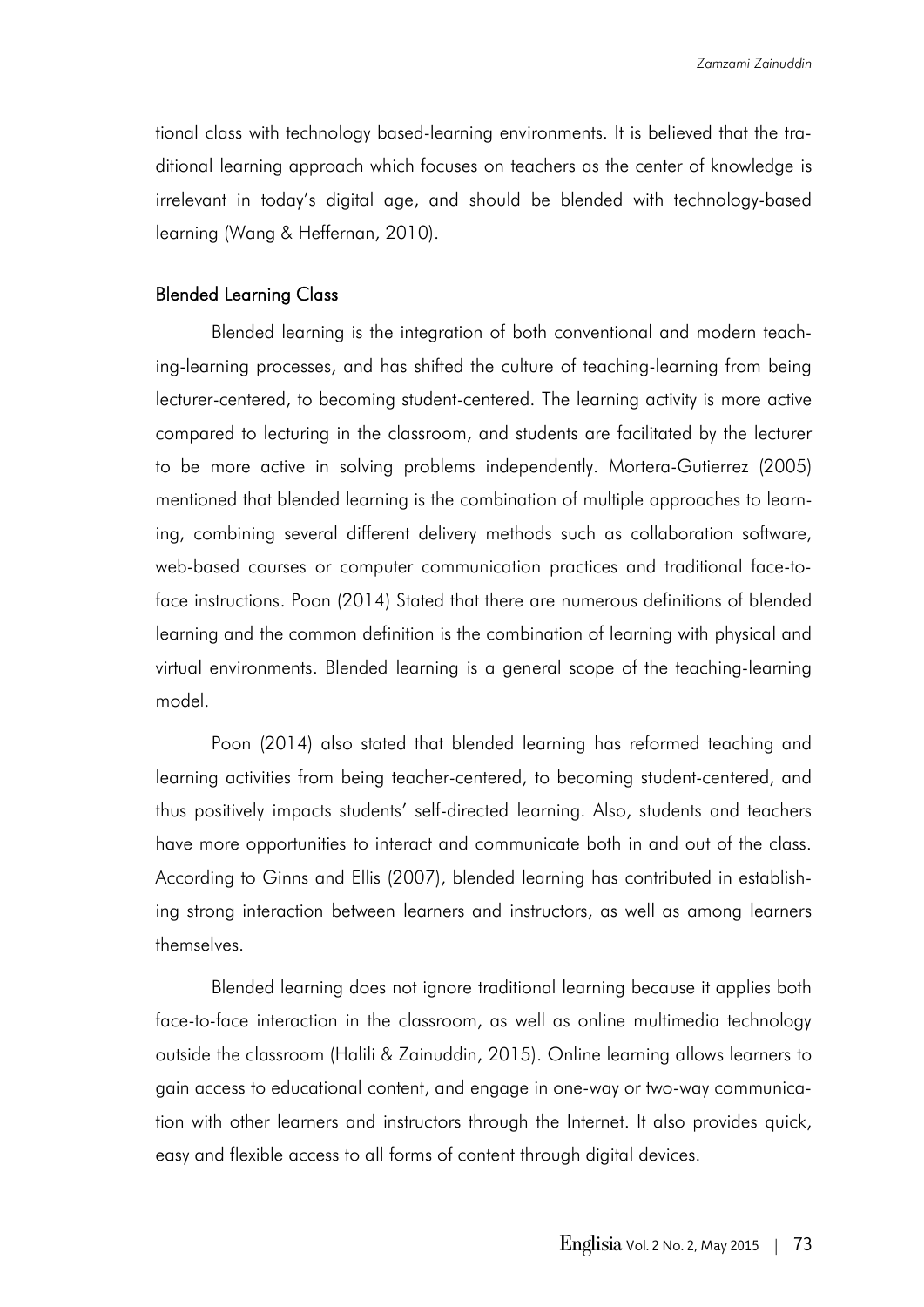O'Connor, Mortimer, and Bond, (2011) stated that blended learning appears in the world of education because of the significant growth of computers and the Internet. According to history, blended learning became familiarly used as a pedagogical concept in the beginning of the year 2000 (Guzer & Caner, 2014). Poon (2014) supported that blended learning was introduced in the year 2000 when *e-learning* lost its credibility, and was altered by a blended learning model. He also noted that blended learning has been widely applied in many higher institutions worldwide. Besides, it has also been widely practiced by corporate training and K-12 education. The following table 1 summarizes the example of categories of blended learning models.

| <b>Higher Education</b><br>A.<br>Twigg (2003)                                                                                                                                                                                  | <b>B.</b> K-12 Education<br>Staker & Horn $(2012)$                                                                                                                                                                                                                                                                                                                                                                                                                          | C. Corporate Training<br>Rossett & Frazee (2006)                                                                                                                                                                                                                                                         |
|--------------------------------------------------------------------------------------------------------------------------------------------------------------------------------------------------------------------------------|-----------------------------------------------------------------------------------------------------------------------------------------------------------------------------------------------------------------------------------------------------------------------------------------------------------------------------------------------------------------------------------------------------------------------------------------------------------------------------|----------------------------------------------------------------------------------------------------------------------------------------------------------------------------------------------------------------------------------------------------------------------------------------------------------|
| <b>A.1 Supplemental</b><br>Supplemental online ma-<br>terials<br>Online quizzes<br>Additional online activi-<br>ties<br>Flexibility of online activ-<br>ities for computer lab or<br>home                                      | <b>B.1 Rotation</b><br>Rotation among learning modali-<br>ties, at least one of which is online<br>Station Rotation - rotations within<br>a classroom<br>Lab Rotation - rotations within<br>$\bullet$<br>locations on a school campus<br>Flipped Classroom - rotation with-<br>$\bullet$<br>in a given course or subject includ-<br>ing online remote (at home)<br>Individual Rotation - individually<br>$\bullet$<br>tailored rotation schedule for a<br>course or subject | <b>C.1 Anchor Blend</b><br>Introductory substantive<br>face-to-face (F2F) class-<br>room experience<br>Subsequent independent<br>$\bullet$<br>online experiences                                                                                                                                         |
| <b>A.2 Replacement</b><br>Reduction of in-class<br>meeting time<br>Replacement of face-to-<br>$\bullet$<br>face class time with<br>online activities<br>Flexibility of online ac-<br>٠<br>tivities for computer lab<br>or home | <b>B.2 Flex</b><br>Instruction primarily online in a<br>classroom with customized F2F<br>support when needed                                                                                                                                                                                                                                                                                                                                                                | <b>C.2 Bookend Blend</b><br>Introductory experience<br>online or F2F<br>A substantive learning ex-<br>$\bullet$<br>perience online or F2F<br>A conclusion that extends<br>the learning into practice at<br>work                                                                                          |
| A.3 Emporium<br>Elimination of class meet-<br>$\bullet$<br>ings<br>Substitution of a learning<br>$\bullet$<br>resource center with<br>online materials and on-<br>demand personal assis-<br>tance                              | <b>B.3 Self-Blend</b><br>Option of an entirely online course<br>$\bullet$<br>to supplement traditional courses                                                                                                                                                                                                                                                                                                                                                              | <b>C.3 Field Blend</b><br>A range of instructional<br>$\bullet$<br>assets<br>Choice of when and where<br>$\bullet$<br>to use the assets as needed<br>to meet work-related chal-<br>lenges<br>Availability of online in-<br>structional assets<br>A possible classroom expe-<br>rience as part of the mix |

Table 1. The categories of blended learning models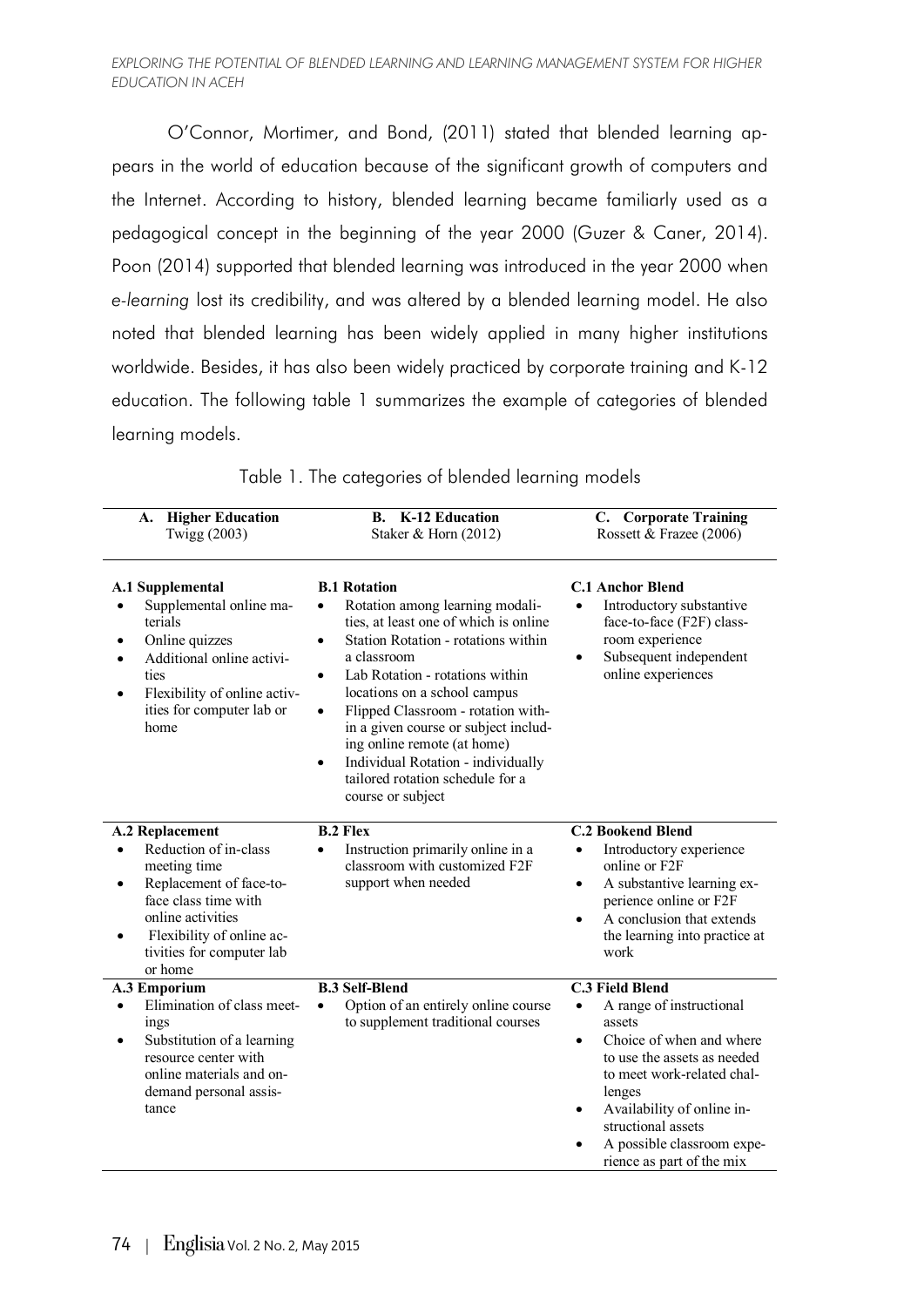| A.4 Buffet                                                | <b>B.4 Enriched Virtual</b>                                       |
|-----------------------------------------------------------|-------------------------------------------------------------------|
| Several learning options<br>from which students<br>choose | School experience mostly online<br>with some on-campus enrichment |

*Source: Graham, C. R., Henrie, C. R., & Gibbons, A. S. (2014). Developing models and theory for blended learning research. In A. G. Picciano, C. D. Dziuban, & C. R. Graham (Eds.), Blended learning: Research perspectives, volume 2 (pp. 13-33). New York, NY: Routledge.*

#### Learning Management Systems (LMSs)

Learning Management Systems (LMSs) are also called Electronic Learning platforms. LMSs are online, Web-based systems that tie together 21<sup>st</sup>Century Education with effective and creative uses of technology. The majority of LMSs are Webbased, and thus facilitate anytime, anywhere access to learning content and administration. They utilize synchronous and asynchronous technologies to facilitate access to learning materials and administration (Black, Beck, Dawson, Jinks, & DiPietro, 2007).

LMSs contain videos, lessons, assignments, quizzes, tests, forums, a scheduling tool, collaborative work space and grading mechanisms. According to the profile of LMS market in the higher education market as of autumn 2013, Blackboard is the leading provider with 41% market share, with Moodle (23%), Desire2Learn (11%) and Vclassrooming being the next three largest providers (Green, 2013). They are web-based and provide a variety of tools that can make a blended course more effective giving new possibilities for learners.

 LMS is usually used in leaning activities outside the class in blended virtual classrooms. Students could submit assignments, access content, and interact with lecturers virtually outside the class through LMSs (Black et al., 2007). Moodle is an example of a supplement which can be integrated for a blended learning course. Moodle offers flexible and dynamic management of the learning process, and satisfies new needs with regards to methodology and information technologies. Moodle makes it possible to create an individualized process of learning where students can interact with each other and with their teachers, which encourages their close collaboration (Kumar, Gankotiya, & Dutta, 2011). Students can study outside classes at any convenient time, thereby increasing education efficacy. Many teachers have found that they can save time and increase student learning by allowing students to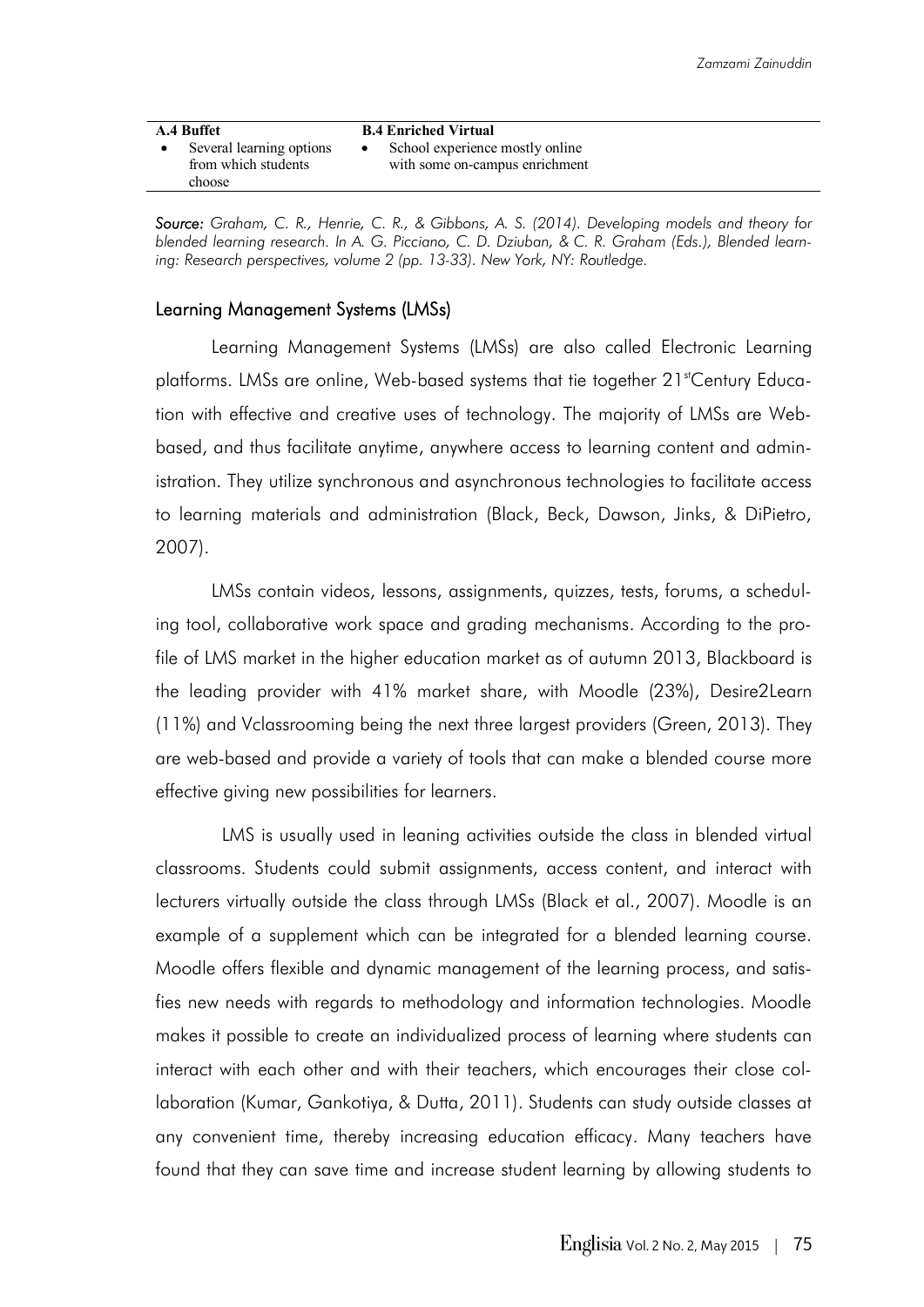engage in material outside the class, which allows them to use face-to-face time for troubleshooting (Cole & Foster, 2008).

Besides, there are various other Web-based systems that provide a variety of tools that can create a blended course more effectively for learners. Numerous Web 2.0 tools can be used in blended learning courses to establish two-way communication between the students and instructors outside the class, and also to give personal feedback for students' improvement (Schmidt & Ralph, 2014). Majumdar (2012) mentioned that Blogs, Wikis, Podcasts, Twitter, MySpace and Facebook are very popular Web 2.0 tools used in teaching and learning activities. Blogs, for example, have been widely used to establish students' interaction with their teachers, share learning materials and learn to solve problems with their peers (Garcia, Brown & Elbeltagi, 2012). Other social sites such as Facebook, MySpace, LiveJournal, and Bebo also allow users to share various materials with other users, and establish virtual interaction outside class hours (Pempek, Yermolayeva & Calvert, 2009).

#### The advantages on implementing blended learning

Some people assume that the use of technology in blended learning will ignore students' social interactions, especially with their friends. Actually, this is a wrong assumption because blended learning will not ignore traditional classrooms; students will interact with each other whether physically in the class or virtually outside the class (Kuo, Belland, Schroder, & Walker, 2014). Moreover, in the classroom, students do not just sit and listen to lectures, but interact with friends and establish group discussions or work in peers (Fearon, Starr, & McLaughlin, 2011). Blended learning becomes an important alternative modality for reducing the limitations of both face-to-face and online learning, mainly because it adopts the advantages of both types of learning approaches (Graham, 2005). Blended learning has reformed the activity of teaching and learning processes from being teachercentered, to becoming student-centered. Students' learning activities are more active than lecturing, and therefore students have more opportunities to develop their ideas in solving the problem at hand. The use of technology media and interactive group activities is a concept of blended learning.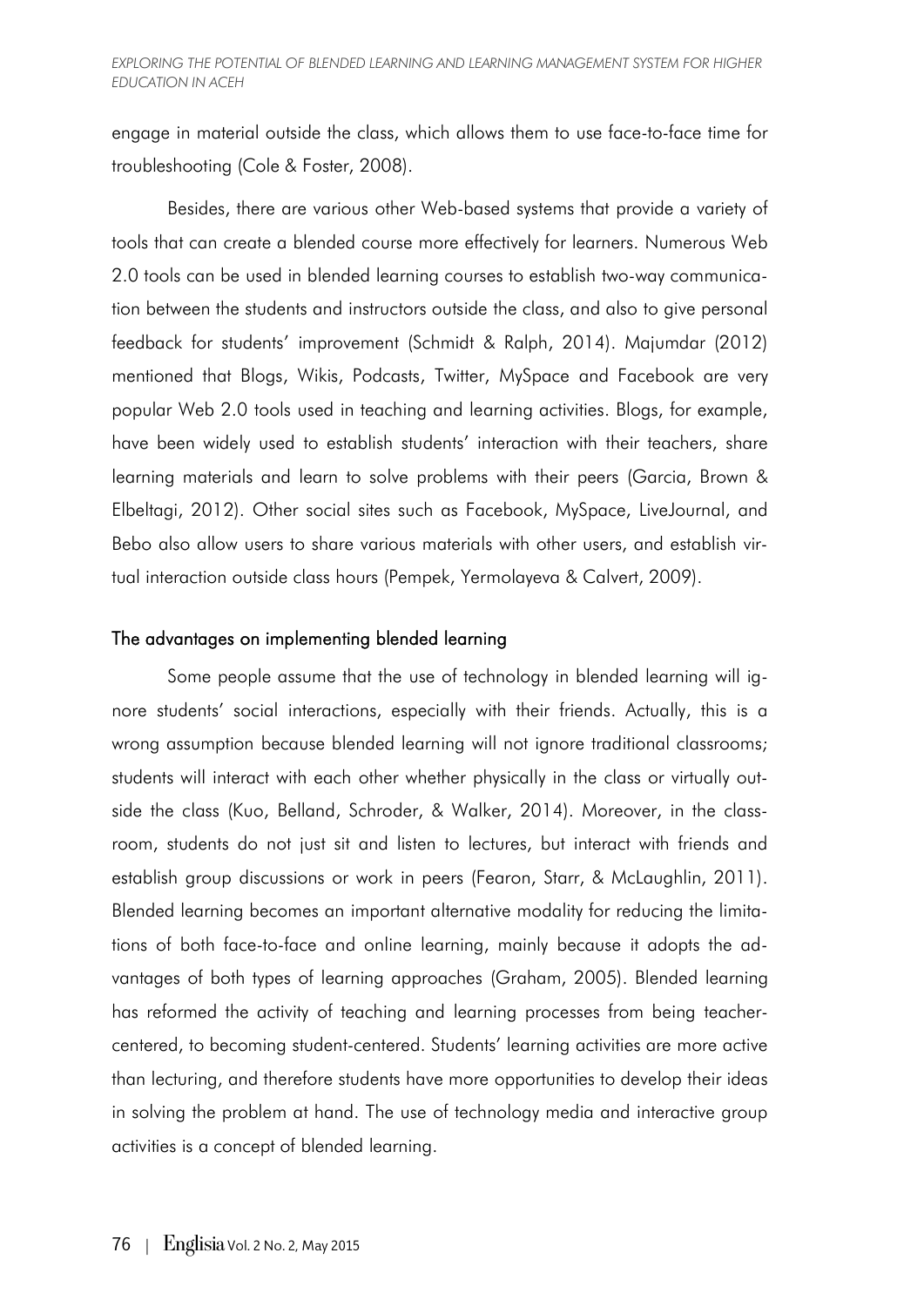This learning approach will also establish good communication between lecturers and students while outside the class using online platforms or Web 2.0 technologies. The responsibility of lecturers towards students does not only apply in the classroom, but also outside the classroom. Jones and Chen (2008) stated that in this model of learning, the lecturer will have the time to give feedback to students outside the classroom, and the lecturers will answer question and motivate students with their progress.

Scholars and practitioners believe that blended learning, which refers to the systematic and integrated combination of online and offline teaching and learning activities (Goeman & Van Laer, 2012), holds the potential to make higher education more attractive, accessible and effective for adult learners. Prior research has reported that students' social interaction in technology learning environments is more effective than that in traditional classrooms. Without using technology, students in traditional classrooms tend to interact physically in the classroom and ignore the interaction outside class hours. It can be assumed that students' social interactions will not decrease when technology media is integrated into the classroom. Technology use will indeed help students interact easily with all communities, both inside and outside the class. Missildine et al., (2013) reported that the blending of new technology and traditional classrooms has established interactive learning. Another study also reported that students can enrich the dialog with other students inside and outside the class because the activity of teaching-learning in flipped classroom is not only limited to within the classroom walls (McLaughlin et al., 2013).

#### The challenges of implementing blended learning

There remain some obstacles in designing online learning (Karadeniz, 2009) such as designing the content based on video, animation or simulations, and the lack of time in developing the content. Lecturers usually encounter difficulties in delivering the course in blended learning, and those who are not well-trained will encounter difficulties in the teaching-learning process. Besides, another challenge is the limited access to videoconferences and content because of low bandwidth on the network. One Australian institution faced a challenge while applying the blended learning approach on students, mainly because this country has large and more re-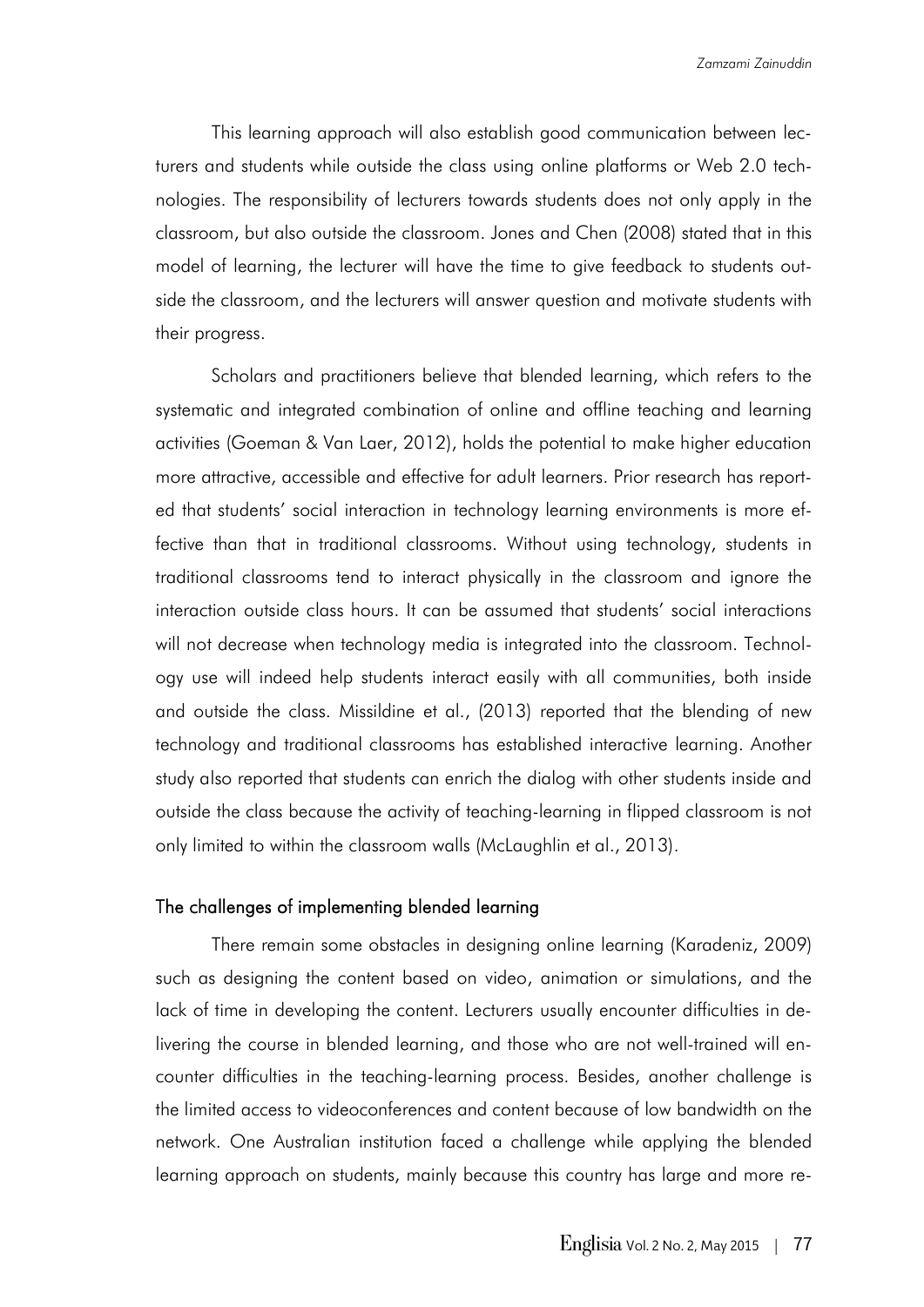#### **EXPLORING THE POTENTIAL OF BLENDED LEARNING AND LEARNING MANAGEMENT SYSTEM FOR HIGHER** *EDUCATION IN ACEH*

mote and regional areas. The Internet broadband and capacity of downloading in those areas is limited (Poon, 2014). Therefore, the quality of the Internet usually becomes a common issue in applying technology-based learning.

Furthermore, not all students and lecturer are aware that the utilization of technology media is important in the teaching and learning processes. To facilitate and motivate students to learn independently while outside the class also becomes another obstacle for teachers. Some lecturers are unable to boost students' motivation to use technology as instructions. Then, some studies have reported that, in the use of blended learning for learning activities, not all students are able to study independently the content provided. For example, students stop to watch video lectures posted on website or LMS because of uninterested and tedious (Woo, Gosper, McNeill, Preston, Green, & Phillips, 2008).

### The Design of Blended Learning Environment

Classroom sessions in blended learning approaches are used for hands-on activities, discussion and interaction. In the transformed lecture, the lecturer would not present the subject matter in its entirety, but rather give an introduction and provide a background in order for the students to work on the problem. Their role changed has to that of being guides, answering questions, promoting dialogue and recognizing students' needs of assistance (Oliver & Stallings, 2014). All areas of importance in problem-based learning focus on improving students' critical thinking in solving problems (Wilkie, 2004).

However, there is no single model in implementing the blended learning approach. The lecturer could apply and modify this approach in different models using different LMSs or online platforms. Hence, the successful and effective design of blended learning is based on flexible learning for the learners or their needs. In this case, the lecturer may understand students' needs such as their learning styles, selfefficacy, attitudes, motivation and interests (Lim & Morris, 2009). Therefore, when planning to choose an LMS, the characteristics of the learners should be taken into account, because no single instructional technology is best for all learners, and this must be designed according to students' needs. In other words, each person has specific preferences and strengths in the way they receive and process the infor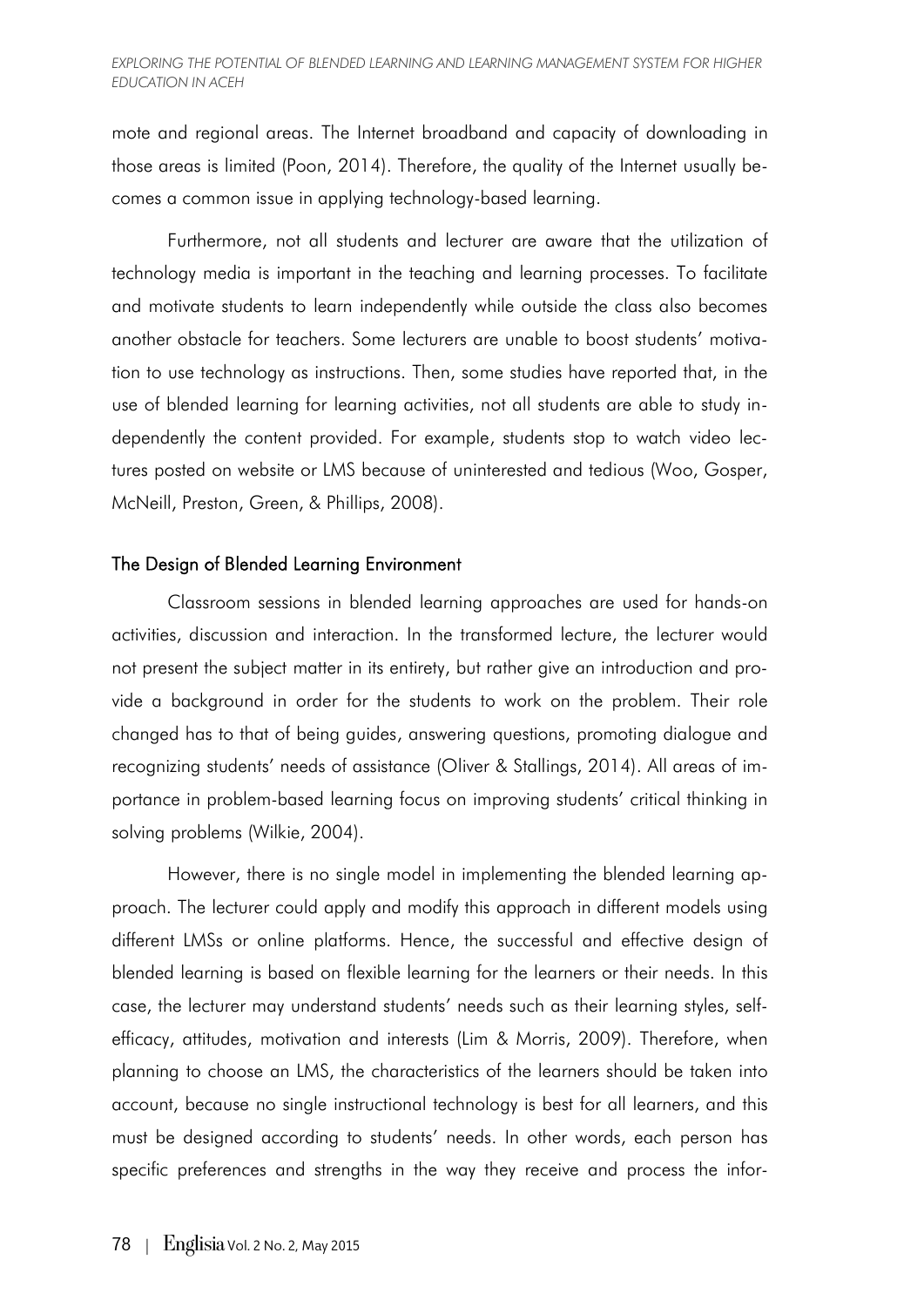mation presented to them. Learners will be able to achieve learning goals more efficiently when learning environments are adapted or accommodated to their individual differences (Federico, 1991).

#### Best Practice of Blended Learning for Higher Education in Aceh

The 21<sup>st</sup> century brought with it different challenges for universities. Many institutions are responding to the pressure by embracing new technologies. Technology has a vital role to play in building up 21st-century skills, broadening access to education and personalizing the learning experience to adapt teaching to the unique needs of each learner. Besides, today's students come pre-skilled with technology proficiencies to universities and a built-in acceptance for new technology (Erdem & Kibar, 2014).

Many higher-education institutions worldwide have integrated LMSs or elearning systems with their traditional education, creating a 'blended-learning' environment to give value to learners and businesses, while some others utilize it fully to support distance-based education. In the United States, more than half of highereducation institutions offer various forms of Internet-based technology courses (Evans & Haase, 2001). The Internet is a significant tool in blending the class where the students may access the contents online through websites outside the class. In addition, Aceh is a province in Indonesia which has adequate internet facilities, especially Banda Aceh, the capital of Aceh, which is considered the *Islamic Cyber City* equipped with adequate free internet access in many areas such as coffee shops and parks. A survey in 2010 reported that 93 free Wi-Fi spots were spread around Banda Aceh city (Adiwaluyo, 2013).

After the Tsunami disaster in Aceh in 2004, hundreds of modern coffee shops were built with full Wi-Fi facilities, and many students spent more of their time in these places to access the Internet. Additionally, the existence of Wi-Fi coffee shops has replaced Internet kiosks (*warung internet*) in Banda Aceh. In other words, most college students have abandoned Internet kiosks and go to coffee shops as an alternative to accessing the Internet. Therefore, since many college students visit coffee shops for accessing the Internet, the author believes that it is a great opportunity for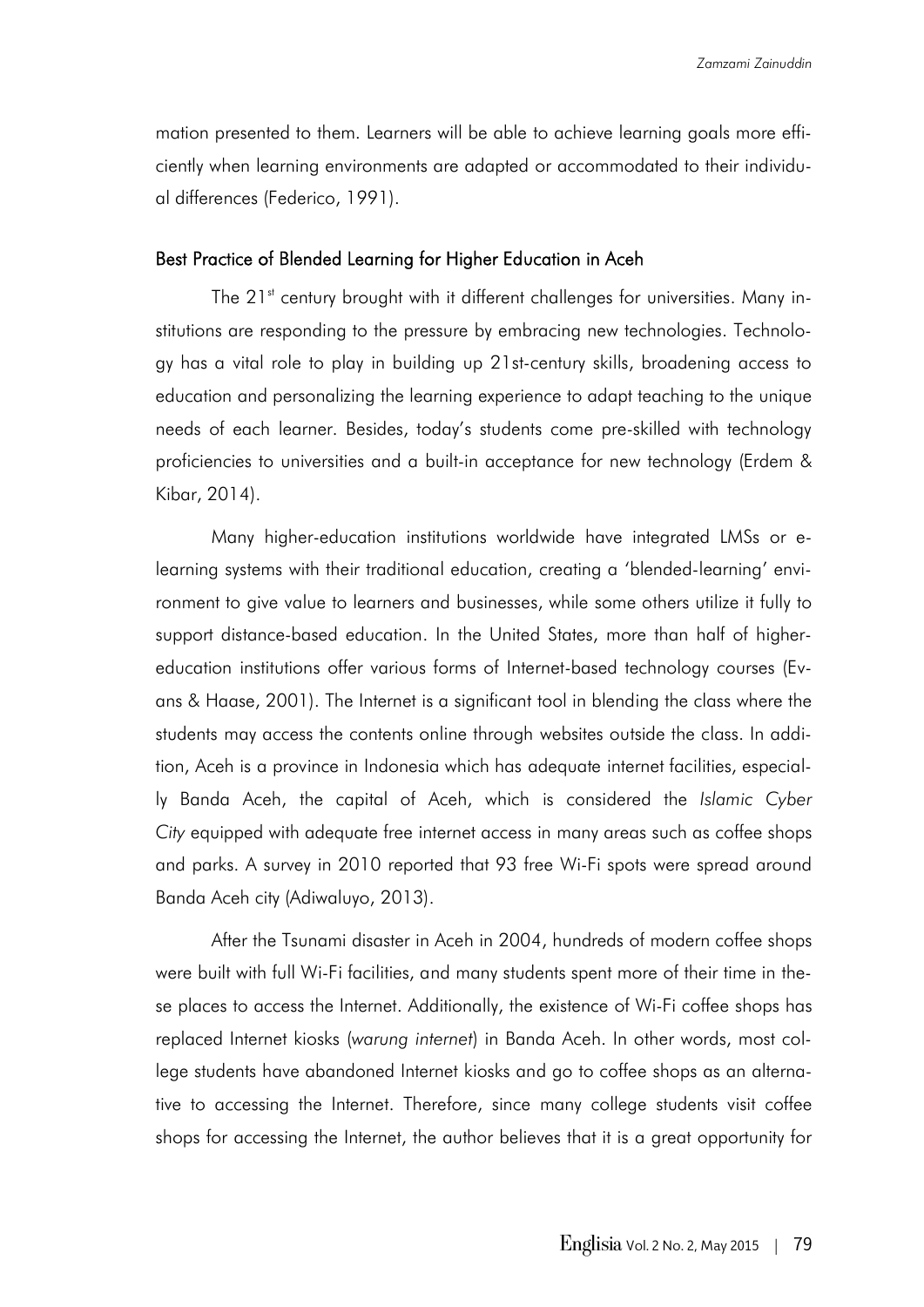the lecturers in Aceh to construct blended-learning environments in their teachinglearning practices.

The author believes that Aceh has a great opportunity in implementing blended-learning environments for higher education. This province also has a number of higher education institutions which offer professional degrees such as Ar-Raniry State Islamic University, Syiah Kuala University, Malikussaleh University, Samudra University, Teuku Umar University and Lhokseumawe State Polytechnic.

Furthermore, the significant use of blended-learning for higher education is driven by the reality of so many university students coming to class unprepared for subjects, during which the instructor needs to explain the content from the basics. Most of the classroom time is used by the instructor to talk, and not by the students to ask, discuss and solve problems (Bristol, 2014). Hence, this paper encourages lecturers in Aceh to implement blended-learning in their teaching and learning practices, as well as urging the use of various technology tools (LMSs) or Web 2.0 platforms. Also, the blended-learning model enables lecturers in Aceh to promote active learning in the classroom, and also to cultivate students' confidence in group discussions. This teaching model assists good lecturers in improving teaching and learning environments, and offers all lecturers an opportunity to change the way they teach.

The use of technology (Web 2.0) for higher education in Aceh has been successfully practiced by Silviyanti and Yusuf (2014); they investigated the effectiveness of using blogs to support collaborative English writing activities for English students in Syiah Kuala University. The results reported that using blogs in teaching and learning English has successfully transformed the lecturer-centered approach into a student-centered approach, and has also demonstrated a positive effect on students' English writing skills.

#### Conclusion and Potential Future Studies

Technology has played a major role on higher education in the 21<sup>st</sup> century, and it will continue to play a larger role in the future across all levels and disciplines of higher education. Therefore, higher education institutions in Aceh must continue to increase their Internet infrastructure, multimedia resources and Internet-based ed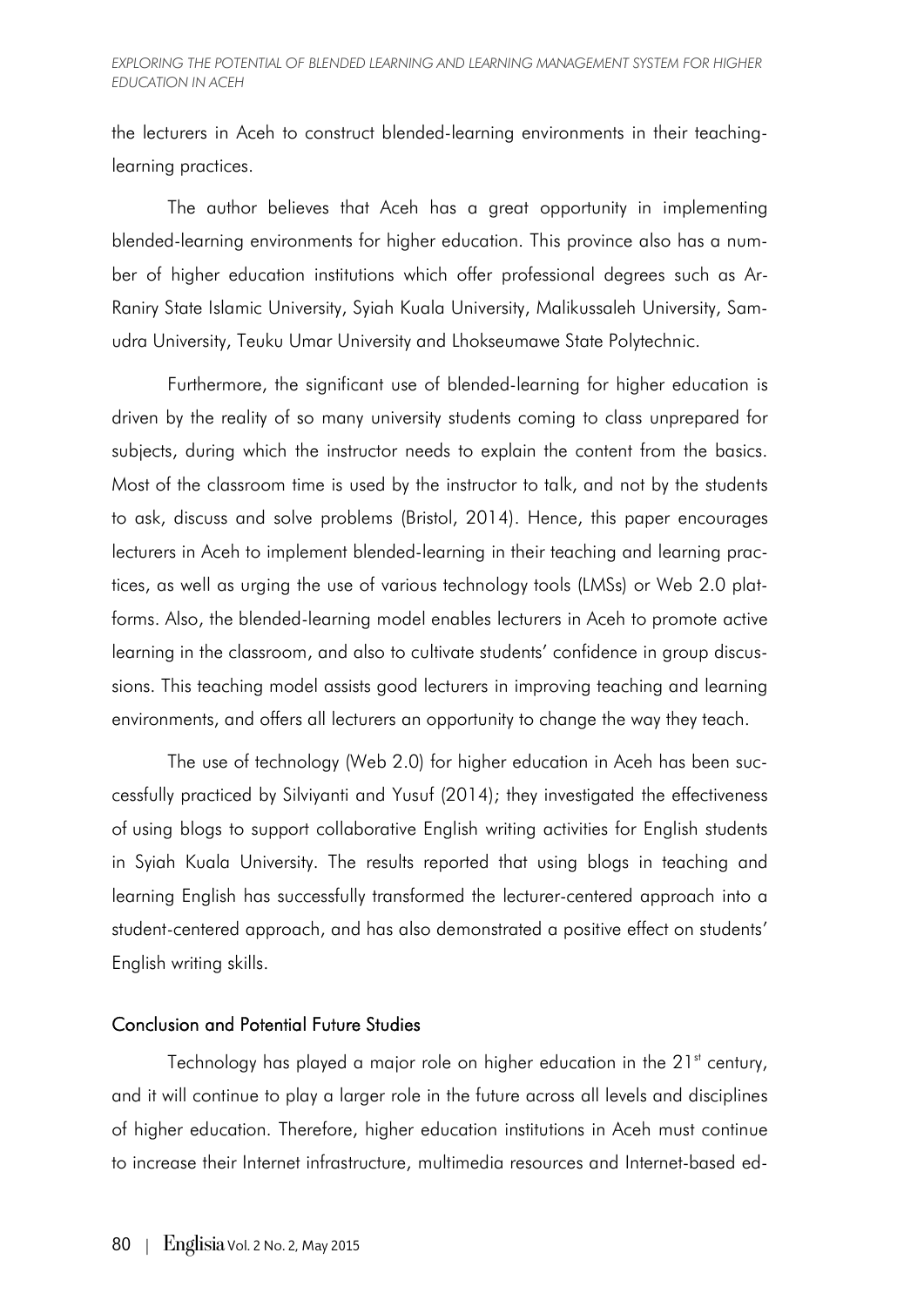ucation programs. The hope is that the lecturers in Aceh should take advantage of using technology to enhance students' engagement, interaction, motivation and achievement in the teaching-learning process.

This study has clearly explained the theories and concepts of blendedlearning environments. The implementation of blended learning would change the culture of student learning from being lecturer-centered, to becoming studentcentered, with more class activities belonging to students. Students would learn through hands-on and project-based learning activities. With no time dedicated to the lectures, students have more occasions to practice their lessons with their friends and at their own pace. In addition, they have more time to interact with their friends and instructors inside and outside the class. Students are aware of learning independently at their own pace, and have experienced using various technology tools for learning activities.

The author believes that this study may contribute to a better understanding of technology use in teaching-learning activities in Aceh. This paper also provides a major implication for the Ministry of Education (MOE) or policymakers in Indonesia in general, and Aceh specifically, to determine blended-learning as a contemporary model to be implemented in teaching-learning activities at a number of universities in Aceh. Moreover, policymakers and practitioners in Aceh should seriously examine the research of blended-learning in order to transform the traditional lecturer– student centered learning environment to a student-lecturer learning environment.

The limitation of this study is that it is a conceptual paper. Hence, there is still a room for improvement in future research through empirical studies. In future work, more quantitative research about the blended-learning instructional model in relation to academic benefits or students' effective learning should be conducted. Also, the study and practice of blended learning in Aceh should be continuously practiced with the use of various technologies and tools (e.g., LMSs and Web 2.0 frameworks).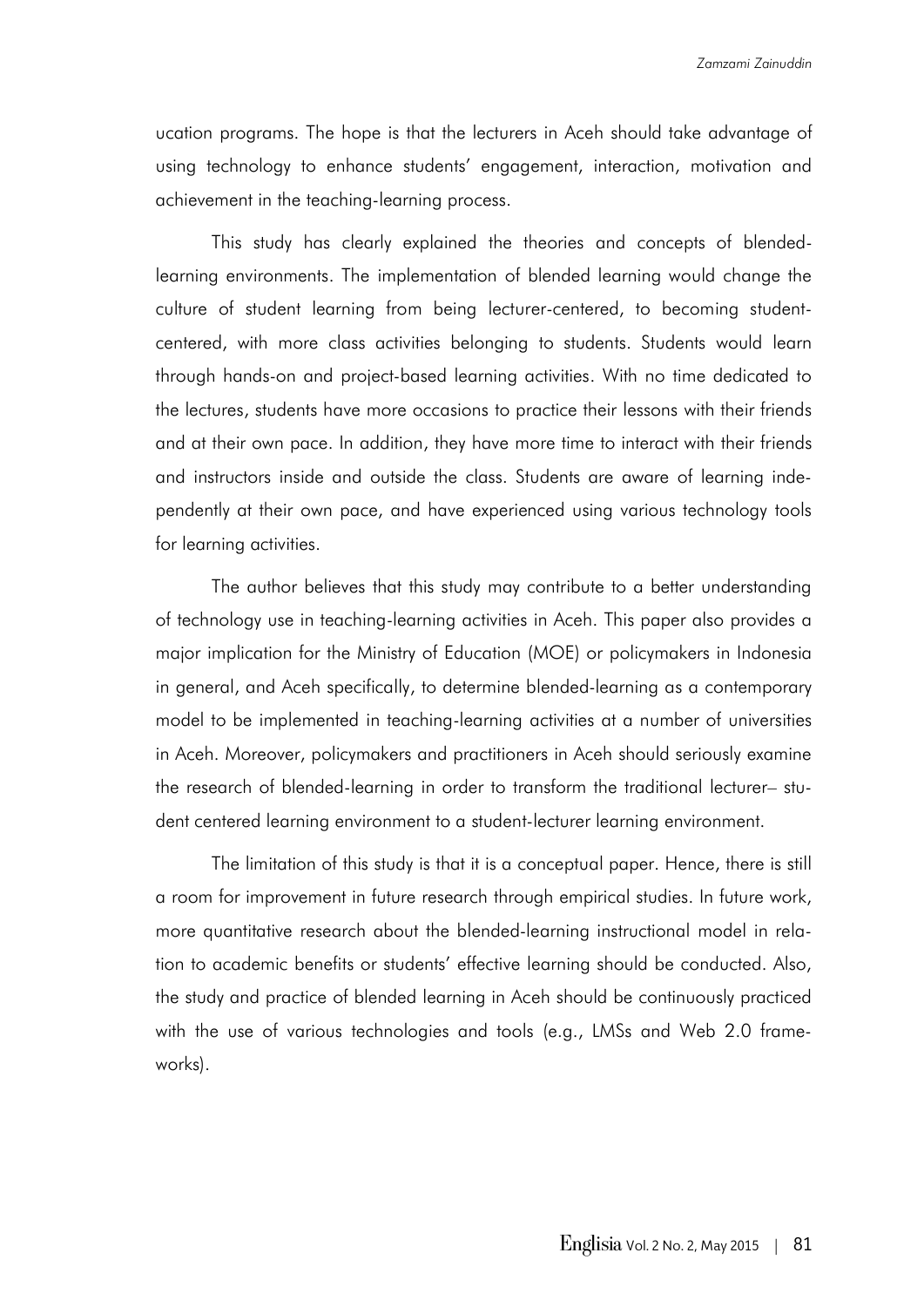## References

- Adiwaluyo, E. (2013, April 29). Banda Aceh: Antara Warung Kopi dan Internet Gratis. Retrieved August 24, 2015, from http://marketeers.com/article/bandaaceh-antara-warung-kopi-dan-internet-gratis.html.
- Black, E. W., Beck, D., Dawson, K., Jinks, S., & DiPietro, M. (2007). Considering implementation and use in the adoption of an LMS in online and blended learning environments. *TechTrends*, *51*(2), 35-53.
- Bristol, T. (2014). Flipping the classroom. *Teaching and Learning in Nursing*, *9*(1), 43-46.
- Carini, R. M., Kuh, G. D., & Klein, S. P. (2006). Student engagement and student learning: Testing the linkages. *Research in Higher Education, 47*(1)*,* 1-32.
- Cole, J., & Foster, H. (2007). *Using Moodle: Teaching with the popular open source course management system*. " O'Reilly Media, Inc."
- Dalsgaard, C., & Godsk, M. (2007). Transforming traditional lectures into problem‐ based blended learning: challenges and experiences. *Open Learning*, *22*(1), 29-42.
- Erdem, M., & Kibar, P. N. (2014). Students' opinions On Facebook Supported Blended Learning Environment. *TOJET*, *13*(1), 199-206.
- Evans, J.R. and Haase, I.M., 2001. Online business education in the twenty-first century: an analysis of potential target markets. *Internet Research: Electronic Networking Applications and Policy*, 11 (3), 246–260.
- Fearon, C., Starr, S., & McLaughlin, H. (2011). Value of blended learning in university and the workplace: Some experiences of university students. *Industrial and Commercial Training, 43*(7)*,* 446-450.
- Federico, P. A. (1991). Student cognitive attributes and performance in a computermanaged instructional setting. *Instruction: Theoretical and applied perspectives*, 16-46.
- Fisher, D. (2009). The use of instructional time in the typical high school classroom. *The Educational Forum, 73*(2)*,* 168-176.
- Freeman, S., O'Connor, E., Parks, J. W., Cunningham, M., Hurley, D., Haak, D., ... & Wenderoth, M. P. (2007). Prescribed active learning increases performance in introductory biology. *CBE-Life Sciences Education, 6*(2)*,* 132-139.
- Fu, J. S. (2013). ICT in Education: A Critical Literature Review and Its Implications. *International Journal of Education & Development using Information & Communication Technology*, *9*(1), 112-125.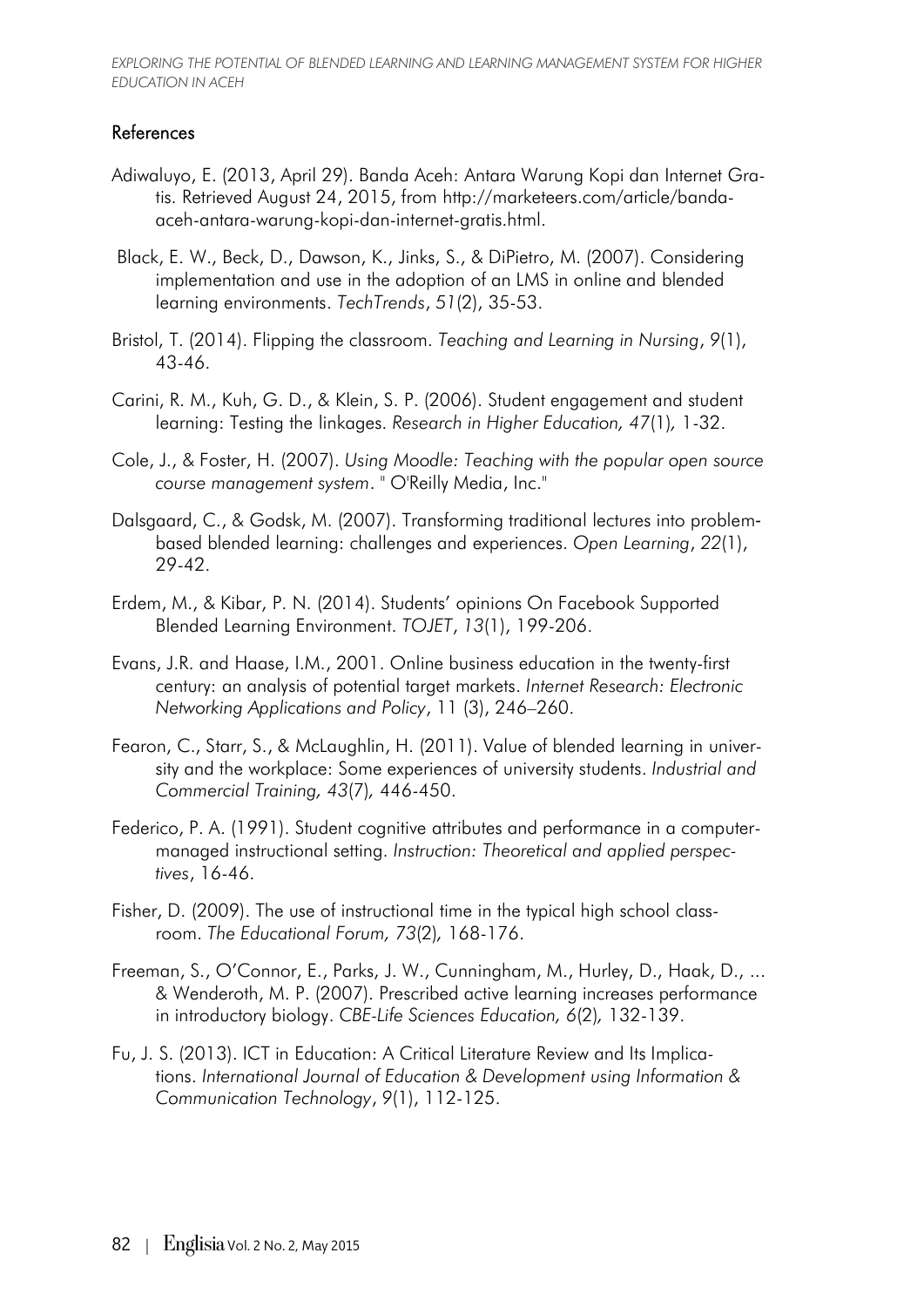- Garcia, E., Brown, M., & Elbeltagi, I. (2012). The Changing Roles of Staff and Student Within a Connectivist Educational Blog Model. *Proceedings of the 11th European Confernece on e-Learning*, 165.
- Gebre, E., Saroyan, A., & Bracewell, R. (2014). Students' engagement in technology rich classrooms and its relationship to professors' conceptions of effective teaching. *British Journal of Educational Technology*, *45*(1), 83-9.
- Ginns, P., & Ellis, R. (2007). Quality in blended learning: Exploring the relationships between on-line and face-to-face teaching and learning. *The Internet and Higher Education*, *10*(1), 53-64.
- Goeman, K., & Van Laer, S. (2012). Blended multicampus education for lifelong learners. In M. Stracke (Ed.), The future of learning innovations and learning quality. How do they fit together?, Proceedings of the European conference LINQ 2012 (pp. 97-103).
- Graham, C. R., Henrie, C. R., & Gibbons, A. S. (2014). Developing models and theory for blended learning research. In A. G. Picciano, C. D. Dziuban, & C. R. Graham (Eds.), Blended learning: Research perspectives, volume 2 (pp. 13- 33). New York, NY: Routledge.
- Güzer, B., & Caner, H. (2014). The past, present and future of blended learning: an in depth analysis of literature. *Procedia-Social and Behavioral Sciences*,*116*, 4596-4603.
- Halili, S. H., & Zainuddin, Z. (2015). Flipping the Classroom: What We Know And What We Don't. The Online Journal of Distance Education and e-*Learning*, *3*(1), 28-35.
- Halili, S. H., Abdul Razak, R., & Zainuddin, Z. (2014). Enhancing collaborative learning in flipped classroom*. Australian Journal of Basic and Applied Sciences,* 9(7), 147-149.
- Jones, K. T., & Chen, C. C. (2008). Blended-learning in a graduate accounting course: Student satisfaction and course design issues. *The Accounting Educators' Journal*, 18, *15-28.*
- Kanuka, H., & Anderson, T. (2007). Online social interchange, discord, and knowledge construction. *International Journal of E-Learning & Distance Education*, *13*(1), 57-74.
- Karadeniz, Ş. (2009). Flexible design for the future of distance learning. Procedia Social and Behavioral Science, s 1, 358–363.
- Kumar, S., Gankotiya, A. K., & Dutta, K. (2011, April). A comparative study of moodle with other e-learning systems. In *Electronics Computer Technology (ICECT), 2011 3rd International Conference on* (Vol. 5, pp. 414-418). IEEE.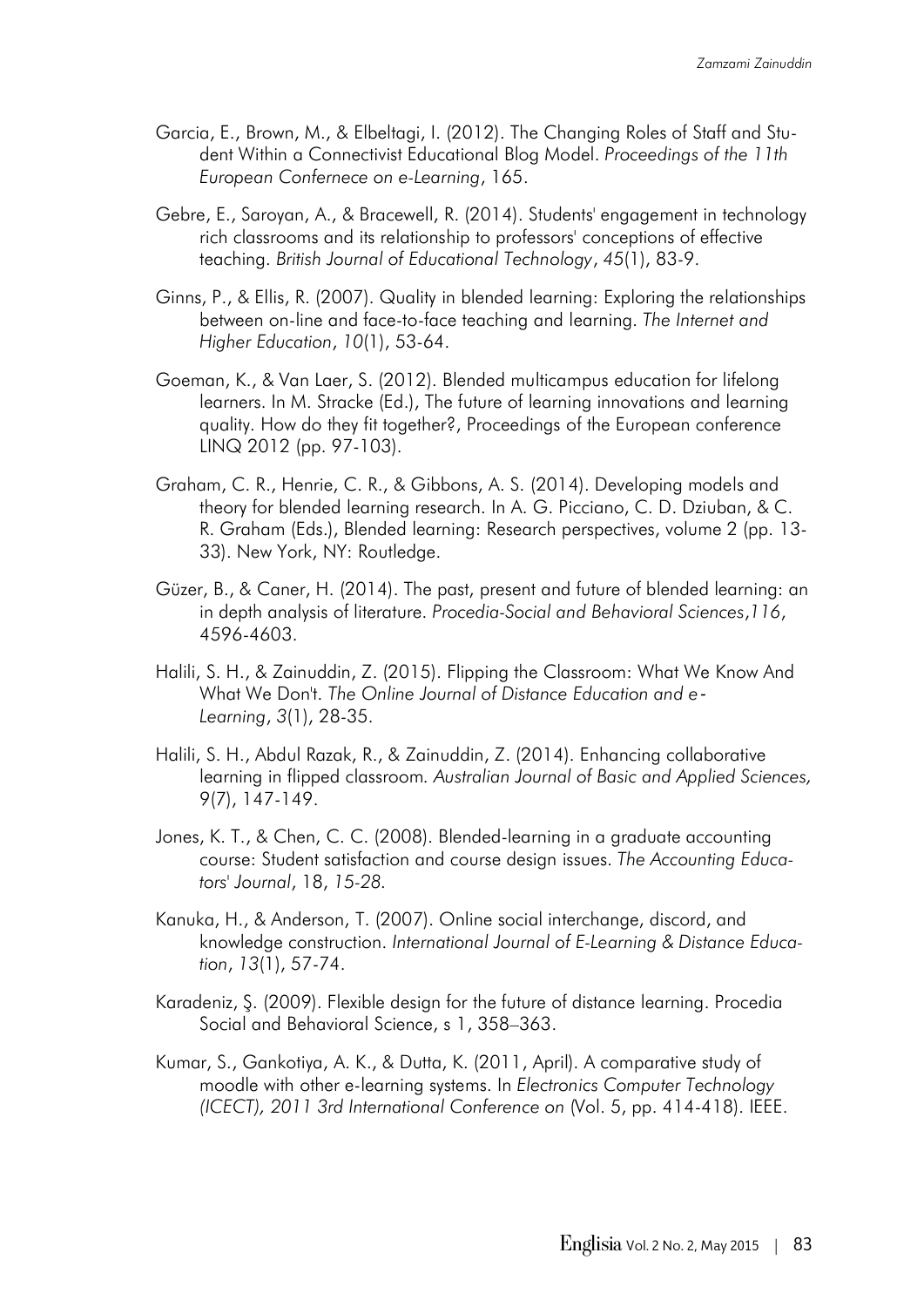- Kuo, Y. C., Belland, B. R., Schroder, K. E., & Walker, A. E. (2014). K-12 teachers' perceptions of and their satisfaction with interaction type in blended learning environments. *Distance Education*, *35*(3), 360-381.
- Lim, D. H., & Morris, M. L. (2009). Learner and instructional factors influencing learning outcomes within a blended learning environment. *Journal of Educational Technology & Society*, *12*(4), 282-293.
- Majumdar, S. (2012). Web 2.0 tools in Library Web Pages: Survey of universities and institutes of national importance of West Bengal. *DESIDOC Journal of Library & Information Technology, 32*(2), 167-170.
- McLaughlin, J. E., Griffin, L. M., Esserman, D. A., Davidson, C. A., Glatt, D. M., Roth, M. T., ... & Mumper, R. J. (2013). Pharmacy student engagement, performance, and perception in a flipped satellite classroom. *American Journal of Pharmaceutical Education, 77*(9). 1-8.
- Missildine, K., Fountain, R., Summers, L., & Gosselin, K. (2013). Flipping the classroom to improve student performance and satisfaction. *Journal of Nursing Education, 52*(10)*,* 597-599.
- Mortera-Gutiérrez, F. (2006). Faculty best practices using blended learning in elearning and face-to-face instruction. *International Journal on E-learning*, *5*(3), 313-337.
- Nguyen, T. C. (2010). Challenges of learning English in Australia towards students coming from selected Southeast Asian countries: Vietnam, Thailand and Indonesia. *International Education Studies, 4*(1)*,* 13-20.
- O'Connor, C., Mortimer, D., & Bond, S. (2011). Blended learning: Issues, benefits and challenges. *International Journal of Employment Studies*, *19*(2), 63.
- Oliver, K., & Stallings, D. (2014). Preparing teachers for emerging blended learning environments. *Journal of Technology and Teacher Education*, *22*(1), 57-81.
- Pempek, T. A., Yermolayeva, Y. A., & Calvert, S. L. (2009). College students' social networking experiences on Facebook. *Journal of Applied Developmental Psychology*, *30*(3), 227-238.
- Poon, J. (2014). A cross-country comparison on the use of blended learning in property education. *Property Management, 32*(2)*,* 154-175.
- Richter, T., & McPherson, M. (2012). Open educational resources: education for the world? *Distance Education, 33*(2)*,* 201-219.
- Schmidt, S. M., & Ralph, D. L. (2014). The Flipped Classroom: A Twist On Teaching. In *The Clute Institute International Academic Conference, San Antonio, Texas, USA* (pp. 98-104).
- Silviyanti & Yusuf (2014). A one-stop class blog to promote collaborative writing activities. *Malaysian Journal of ELT Research, 10*(1)*,* 31-45.